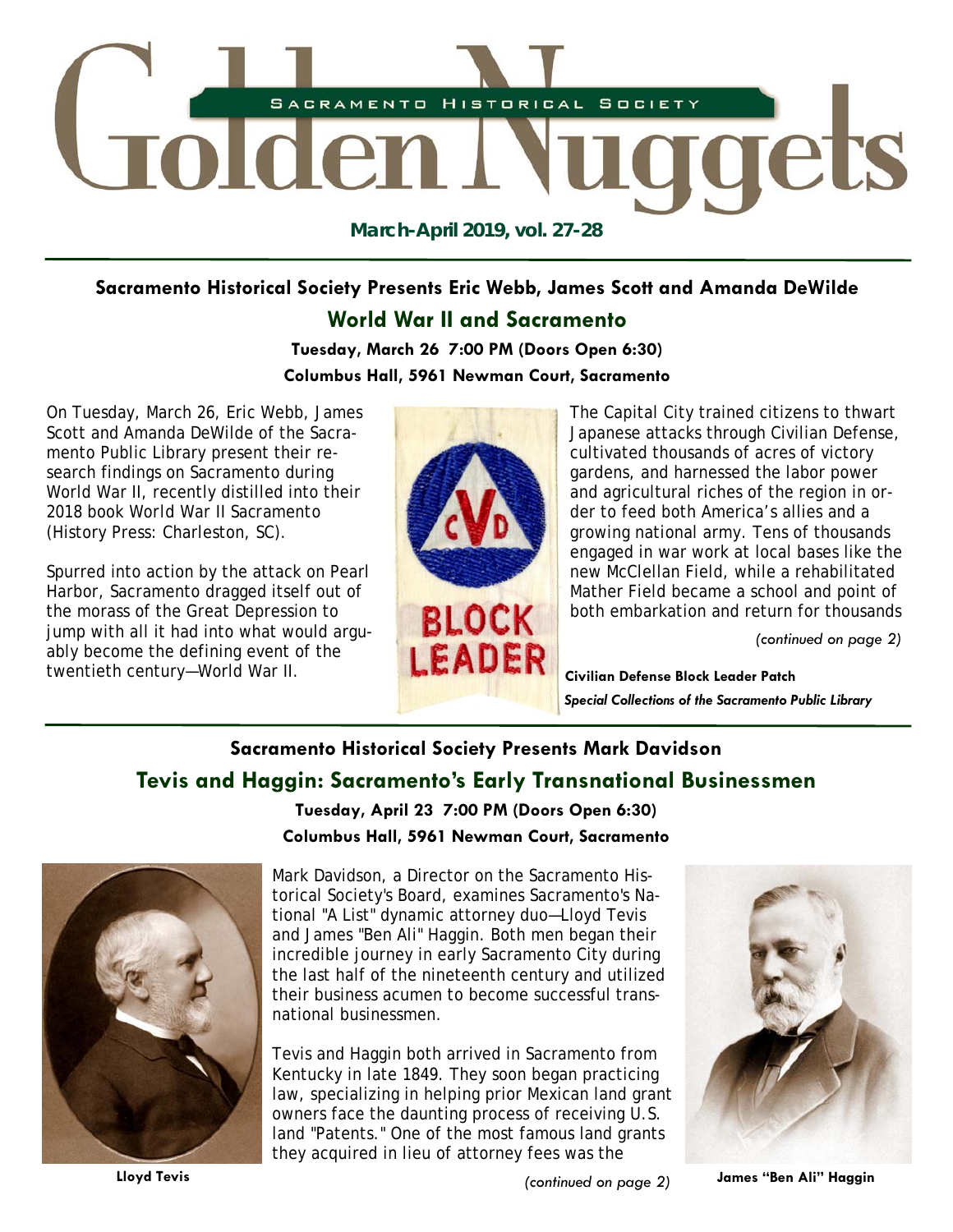## **World War II and Sacramento** *(continued from page 1)*



**McClellan Workers (1943)**  *Special Collections of the Sacramento Public Library* 

of history-making pilots, bombardiers, and navigators. Sacramento's diverse cadre of citizen soldiers would not only distinguish themselves in combat overseas, they would later return and transform the city into the modern Sacramento of today. And yet, casting an immutable pall over the effort was the region and nation's inability to safeguard civil liberties in the face of the warping effects of total war.

The book was a natural outgrowth of the authors' previous work on the Sacramento Valley during World War I (2016). Beyond the continued chronology, themes in both conflicts are fairly similar—mass agricultural and industrial mobilization, rationing, the emergence of the common man doing uncommon things in war, and the recurrence of intolerance and hate. There was also the sustained use of the Sacramento region as a base for war making, with Mather and McClellan playing a part in so many wars of the twentieth century. World War II really firmed up Sacramento's cultural and economic identity and predicated much of our growth into the second half of the twentieth century.

In all of their works, the authors aim to present the human experience. From the Japanese American teenager on the eve of internment to the first Sacramentan to give his life on a sunny morning in Hawaii to the everyman grit and bravery of Jack Voss, these are all folks

that people can relate to because they drove the roads we drive today, studied in the schools that we still revere, and nourished themselves from the same soil that we continue to use. The experience of total war as seen through the eyes of Sacramentans brings us a bit closer to the heart of the topic.

As a library work, book publishing represents a new era. Librarians are the custodians of the city/county's collections, but they are also part of the region's army of subject experts and historians; plus they know a thing or two about research. Projects like this help further bind professionals like Webb, Scott, and DeWilde to the community they serve. Plus, as Sacramentans, history is a language that we all speak—it's in our DNA. RSVP today for this exciting program.



**The first class of navigators at Mather Field in the rev up to World War II**  *Center for Sacramento History* 

## **Tevis and Haggin: Sacramento's Early Transnational Businessmen** *(continued from page 1)*

44,371 acre Rancho del Paso in northern Sacramento County.

Tevis and Haggin's successes led them on to many other profitable ventures, both as partners and individuals. A sample of their nine-figure financial holdings encompass ownership of 350,000 acres in Kern County, Sierra watershed rights, agriculture, railroads, oceanic steamships, the iconic Idaho Anaconda Copper Mine, the South Dakota Homestake Gold Mine, Nevada Comstock Lode, ranching, thoroughbred and horse racing development, and the greenmail takeover of the Wells Fargo Express and Bank, moving the headquarters from New York City to San Francisco.

The amazing story of how these businessmen found affluence in Sacramento is one you will enjoy hearing more about in April! RSVP today.

Mark Davidson's interest in history started with his family's research into its genealogy. His American family tree goes back to Jamestown, Virginia in 1610. Both his fraternal and maternal heritage connect with veterans of the American Revolution. He is a graduate from California State University, Sacramento. He and his wife have grandchildren who are seventh generation Sacramentans. Mark enjoys doing the research and creating artistic support for the many exhibits used within his group presentations that vividly recall the exciting early days of the Golden State.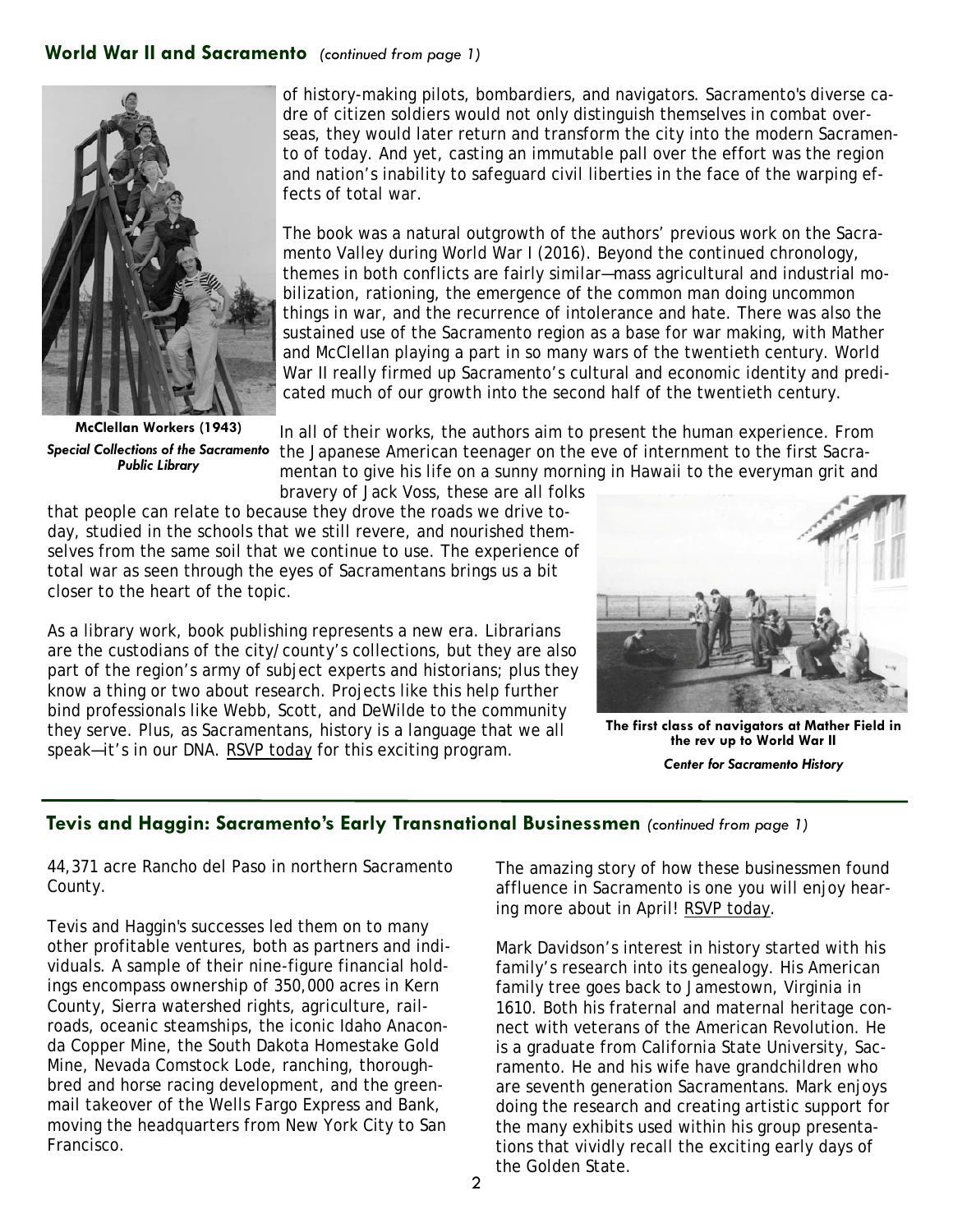## **Sacramento During WWII: Through the Camera Lens**



**P-39s and P-38s in Building 51 at McClellan**  *California Aerospace Museum* 



**Local businesses celebrate scrap collection, near 8th & Broadway**  *Special Collections of the Sacramento Public Library* 





**Aerial photos of McClellan Field (known as the Sacramento Air Depot from 1937 to 1939)**  *California Aerospace Museum* 

3



**The Suzy-Q, one of the most famous planes to transit McClellan** 



**Jack Voss as a boy growing up in East Sacramento—ten years later he was evading capture behind enemy lines.**